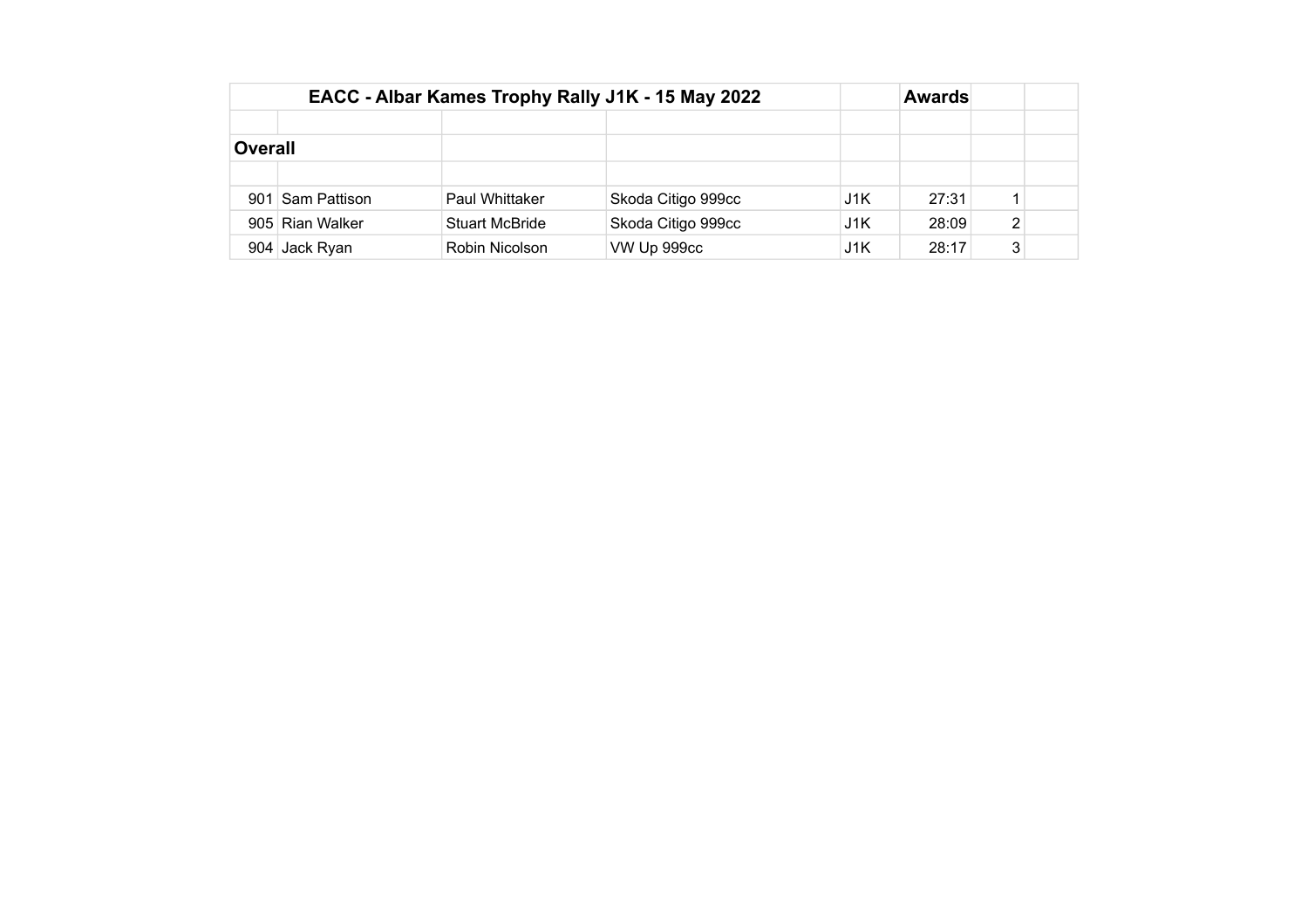|     | <b>East Ayrshire Car Club</b> |                                                                         | Albar Kames Trophy Rally J1K 2022 supported by Lochlie Construction Group |              |                                                                            |  |  |                                                                            |  |  |  |  |  |  |  |  |  | 15 May 2022 |  |                                                                                                              |                   |  |
|-----|-------------------------------|-------------------------------------------------------------------------|---------------------------------------------------------------------------|--------------|----------------------------------------------------------------------------|--|--|----------------------------------------------------------------------------|--|--|--|--|--|--|--|--|--|-------------|--|--------------------------------------------------------------------------------------------------------------|-------------------|--|
|     |                               | Results Final at 18:15 on 15 May 2022 and signed by Michael Riddick CoC |                                                                           |              |                                                                            |  |  |                                                                            |  |  |  |  |  |  |  |  |  |             |  |                                                                                                              |                   |  |
| No. | <b>Driver</b>                 | Co-driver                                                               | Car                                                                       | <b>Class</b> |                                                                            |  |  |                                                                            |  |  |  |  |  |  |  |  |  |             |  | SS1   SS2   SS3   SS4   SS5   SS6   SS7   SS8   SS9  SS10  SS11  SS12  SS13  SS14  SS15  SS16  Other   Total | OAII              |  |
|     | 901 Sam Pattison              | <b>Paul Whittaker</b>                                                   | Skoda Citigo 999cc                                                        | J1K          |                                                                            |  |  | 1:50 1:46 1:50 1:48 1:47 1:45 1:36 1:35 2:01 1:58 1:49 1:48 1:57 1:56 2:05 |  |  |  |  |  |  |  |  |  |             |  | 27:31                                                                                                        |                   |  |
|     | 905 Rian Walker               | <b>Stuart McBride</b>                                                   | Skoda Citigo 999cc                                                        | J1K          |                                                                            |  |  | 1:55 1:45 1:51 1:49 1:47 1:46 1:38 1:38 2:06 1:59 1:52 1:52 2:01 2:01 2:09 |  |  |  |  |  |  |  |  |  |             |  | 28:09                                                                                                        |                   |  |
|     | 904 Jack Ryan                 | Robin Nicolson                                                          | VW Up 999cc                                                               | J1K          | 2:10 1:47 1:53 1:52 1:47 1:44 1:36 1:34 2:03 2:02 1:52 1:51 1:59 1:58 2:09 |  |  |                                                                            |  |  |  |  |  |  |  |  |  |             |  | 28:17                                                                                                        |                   |  |
|     | 903 Letisha Conn              | <b>Richard Stewart</b>                                                  | Skoda Citigo 998cc                                                        | J1K          |                                                                            |  |  | 1:53 1:49 1:54 1:51 1:49 1:48 1:38 1:37 2:06 2:02 1:55 1:53 2:03 2:02 2:11 |  |  |  |  |  |  |  |  |  |             |  | 28:31                                                                                                        |                   |  |
|     | 902 Oliver Phillips           | Emma Morrison                                                           | <b>VW UP 999cc</b>                                                        | J1K          |                                                                            |  |  | 1:55 1:49 1:56 1:53 1:53 1:50 1:40 1:39 2:06 2:00 1:52 1:51 2:02 2:00 2:08 |  |  |  |  |  |  |  |  |  |             |  | 28:34                                                                                                        |                   |  |
|     | 907 Bobby Conn                | <b>Tom Middlemiss</b>                                                   | Citroen C1 998cc                                                          | J1K          |                                                                            |  |  | 1:59 1:49 1:55 1:53 1:50 1:47 1:39 1:39 2:06 2:03 1:56 1:53 2:05 2:01 2:07 |  |  |  |  |  |  |  |  |  |             |  | 28:42                                                                                                        |                   |  |
|     | 906 Thomas Milne              | Neil Jeffrey                                                            | Nissan Micra 998cc                                                        | J1K          |                                                                            |  |  | 1:55 1:52 1:57 1:55 1:51 1:47 1:40 1:43 2:09 2:04 1:55 1:51 2:06 2:01 2:14 |  |  |  |  |  |  |  |  |  |             |  | 29:00                                                                                                        |                   |  |
|     | 909 Evan Findlay              | Stevie Hunter                                                           | Peugeot 107 998cc                                                         | J1K          | 2:04 1:52 1:59 2:02 1:54 1:51 1:45 1:43 2:14 2:09 1:56 1:58 2:04 2:01 2:16 |  |  |                                                                            |  |  |  |  |  |  |  |  |  |             |  | 29:48                                                                                                        |                   |  |
|     | 912 Alfie Letham              | Craig Wallace                                                           | Nissan Micra 1000cc                                                       | J1K          | 2:02 2:01 2:02 2:27 2:03 2:00 1:48 1:47 2:26 2:16 2:09 2:08 2:20 2:13 2:26 |  |  |                                                                            |  |  |  |  |  |  |  |  |  |             |  | 32:08                                                                                                        |                   |  |
|     | 908 Ruan Lowry                | lan Mcrae                                                               | Nissan Micra 999cc                                                        | J1K          |                                                                            |  |  | 2:03 1:56 2:02 2:01 1:58 1:57 1:45 1:43 2:09 2:12 5:00 2:06 2:13 2:11 2:23 |  |  |  |  |  |  |  |  |  |             |  | 33:39                                                                                                        | 10                |  |
|     | 910 Fraser Mack               | Edward Runciman                                                         | Peugeot 107 998cc                                                         | J1K          |                                                                            |  |  | 1:44 2:05 2:09 2:14 2:17 2:10 1:57 1:55 2:29 2:20 1:56 2:10 2:16 2:21 3:50 |  |  |  |  |  |  |  |  |  |             |  | 33:53                                                                                                        | 11                |  |
|     | 911 Lucyanne Cree             | Chloe Fleming                                                           | Skoda Citigo 999cc                                                        | J1K          |                                                                            |  |  | 5:00 2:30 2:31 2:28 2:25 2:29 2:01 2:00 3:56 2:26 2:17 2:16 2:29 2:31 2:40 |  |  |  |  |  |  |  |  |  |             |  | 39:59                                                                                                        | $12 \overline{ }$ |  |